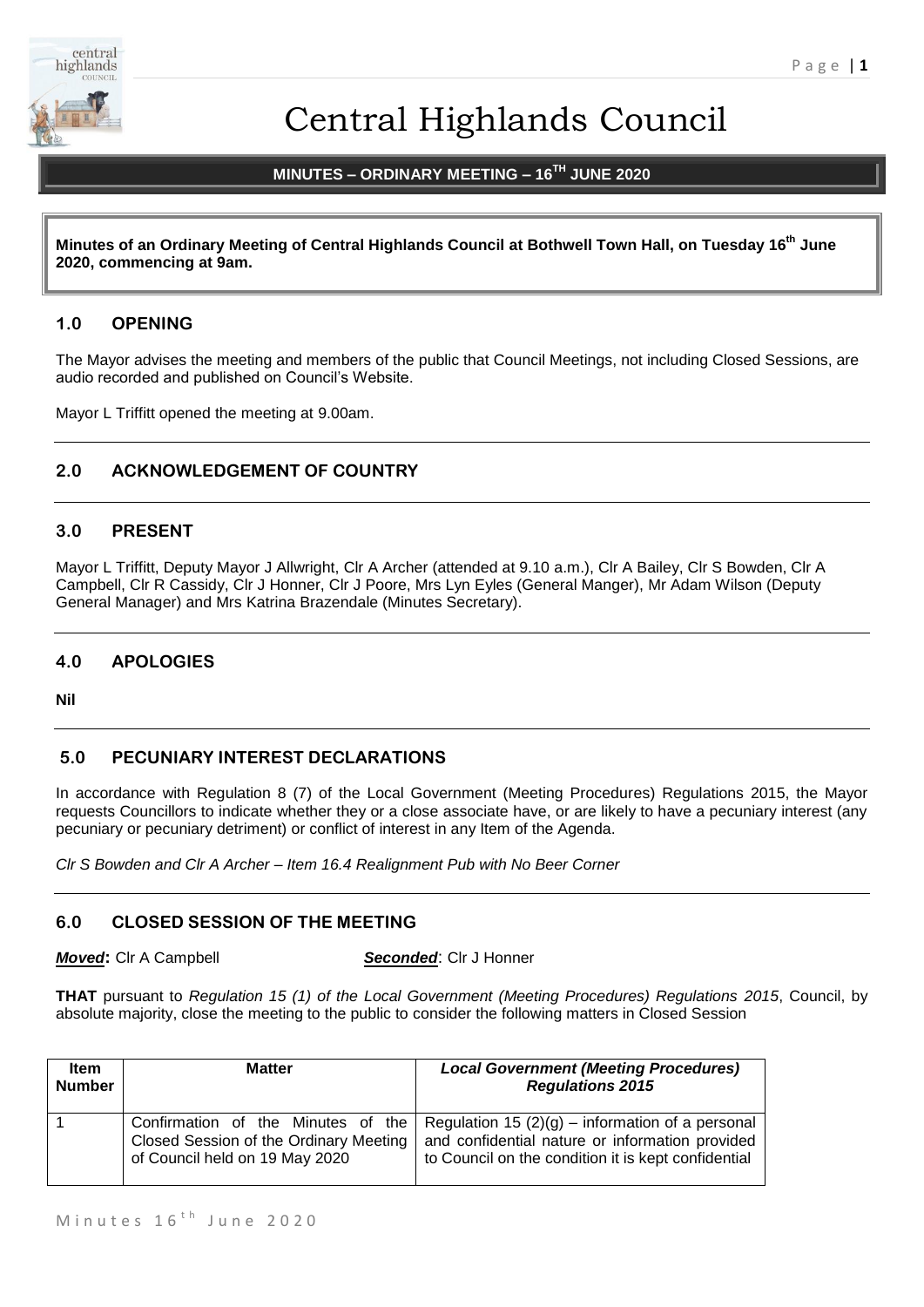|   | <b>Staff Contract</b>                                    | Regulation 15 $(2)(g)$ – information of a personal<br>and confidential nature or information provided<br>to Council on the condition it is kept confidential                                                                                                                                                              |
|---|----------------------------------------------------------|---------------------------------------------------------------------------------------------------------------------------------------------------------------------------------------------------------------------------------------------------------------------------------------------------------------------------|
| 3 | Consideration of Matters for Disclosure<br>to the Public | Regulation 15 (8) - While in a closed meeting,<br>the Council, or Council Committee, is to<br>consider whether any discussions, decisions,<br>reports or documents relating to that closed<br>meeting are to be kept confidential or released<br>to the public, taking into account privacy and<br>confidentiality issues |

# **CARRIED**

### *FOR the Motion:*

Mayor L Triffitt, Deputy Mayor J Allwright, Clr A W Bailey, Clr S Bowden, Clr A Campbell, Clr R Cassidy, Clr J Honner and Clr J Poore

*Clr A Archer attended the meeting at 9.10 a.m. and Mrs Katrina Brazendale left the meeting at 9.10 a.m.*

# **6.1 MOTION OUT OF CLOSED SESSION**

*Moved***:** Clr J Honner *Seconded*: Clr A W Bailey

**THAT** the Council:

- (1) Having met and dealt with its business formally move out of the closed session; and
- (2) Resolved to report that it has determined the following:

| <b>Item Number</b> | <b>Matter</b>                                                                                                  | <b>Outcome</b>                                                                                            |
|--------------------|----------------------------------------------------------------------------------------------------------------|-----------------------------------------------------------------------------------------------------------|
|                    | Confirmation of the Minutes of the<br>Closed Session of the Ordinary Meeting<br>of Council held on 19 May 2020 | Minutes of the Closed Session of the<br>Ordinary Meeting of Council held on<br>19 May 2020 were confirmed |
| $\overline{2}$     | <b>Staff Contract</b>                                                                                          | Matter was discussed                                                                                      |
| 3                  | Consideration of Matters for Disclosure<br>to the Public                                                       | Matters were considered                                                                                   |

# **CARRIED**

# *FOR the Motion:*

Mayor L Triffitt, Deputy Mayor J Allwright, Clr A Archer, Clr A W Bailey, Clr S Bowden, Clr A Campbell, Clr R Cassidy, Clr J Honner and Clr J Poore.

# **OPEN MEETING TO PUBLIC**

No members of the Public attended the meeting.

# **7.0 DEPUTATIONS**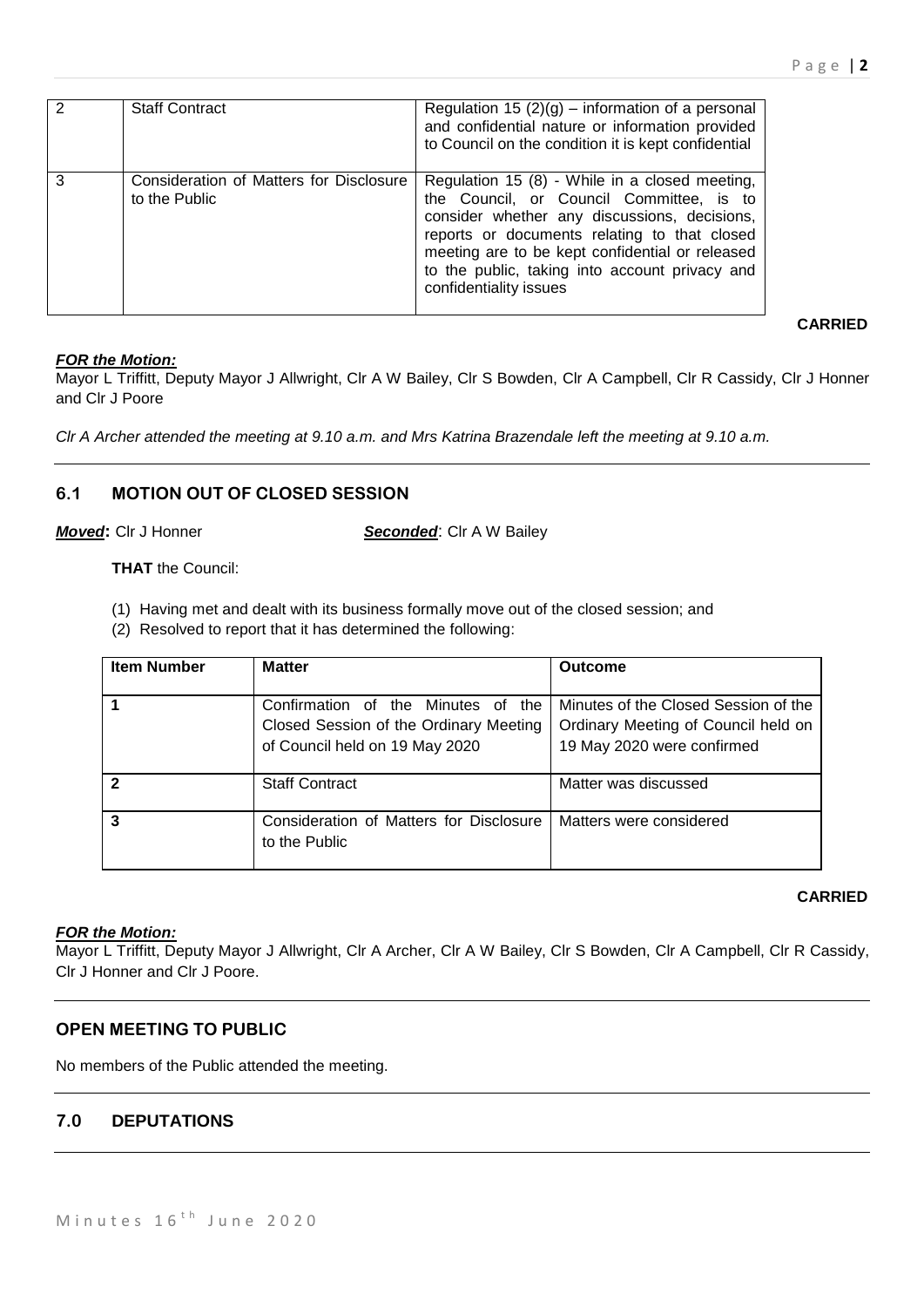| 7.1                      |                       | <b>PUBLIC QUESTION TIME</b>                 |
|--------------------------|-----------------------|---------------------------------------------|
| 8.0                      |                       | <b>MAYORAL COMMITMENTS</b>                  |
| 15 May 2020              |                       | Rate Payer Teleconference                   |
| 15 May 2020              |                       | <b>Business of Council</b>                  |
| 16 May 2020              |                       | <b>Business of Council</b>                  |
| 19 May 2020              |                       | Council Meeting vmr                         |
| 20 May 2020              |                       | <b>Business of Council</b>                  |
| 21 May 2020              |                       | <b>Business of Council</b>                  |
| 22 May 2020              |                       | teleconference with Councillors             |
| 25 May 2020              |                       | <b>Business of Council</b>                  |
| 27 May 2020              |                       | <b>Business of Council</b>                  |
| 28 May 2020              |                       | <b>Business of Council</b>                  |
| 29 May 2020              |                       | <b>Teleconference with Councillors</b>      |
| 31 May 2020              |                       | Rate Payer Meeting                          |
| 31 May 2020              |                       | Tasmania Police Teleconference              |
| 1 June 2020              |                       | Rate Payer Teleconference                   |
| 2 June 2020              |                       | Budget Workshop vmr                         |
| 2 June 2020              |                       | Rate Payer Teleconference                   |
| 3 June 2020              |                       | <b>Business of Council</b>                  |
| 3 June 2020              |                       | Minister teleconference                     |
| 4 June 2020              |                       | <b>Business of Council</b>                  |
| 10 June 2020             |                       | <b>Business of Council &amp; GM Meeting</b> |
| 8.1                      |                       | <b>COUNCILLOR COMMITMENTS</b>               |
|                          |                       |                                             |
| 15 April 2020            | <b>Cir A Campbell</b> | <b>Ordinary Council Meeting vrm</b>         |
| 12 May 2020              |                       | Budget Workshop vmr                         |
| 13 May 2020              |                       | Hatch meeting via Zoom                      |
| 19 May 2020              |                       | <b>Ordinary Council Meeting vrm</b>         |
| 2 June 2020              |                       | Audit panel Meeting, Hamilton Hall          |
| 2 June 2020              |                       | Budget Workshop vmr                         |
| <b>CIr R Cassidy</b>     |                       |                                             |
| 19 May 2020              |                       | <b>Ordinary Council Meeting vrm</b>         |
| 12 May 2020              |                       | Budget Workshop vmr                         |
| 20 May 2020              |                       | <b>Business of Council</b>                  |
| 24 May 2020              |                       | Rate Payer discussions                      |
| 25 May 2020              |                       | <b>Business of Council</b>                  |
| 27 May 2020              |                       | <b>Business of Council</b>                  |
| 29 May 2020              |                       | <b>Business of Council</b>                  |
| 1 June 2020              |                       | <b>Business of Council</b>                  |
| 3 June 2020              |                       | <b>Business of Council</b>                  |
| <b>CIr J Honner</b>      |                       |                                             |
| 12 May 2020              |                       | Budget Workshop vmr                         |
| 19 May 2020              |                       | <b>Ordinary Council Meeting vrm</b>         |
| 2 June 2020              |                       | Budget Workshop vmr                         |
|                          |                       |                                             |
| <b>CIr J Poore</b>       |                       |                                             |
| 19 May 2020              |                       | <b>Ordinary Council Meeting vrm</b>         |
| 2 June 2020              |                       | <b>Audit Panel Meeting Hamilton</b>         |
| 2 June 2020              |                       | Budget Workshop vmr                         |
|                          |                       |                                             |
|                          |                       |                                             |
| Minutes 16 <sup>th</sup> |                       | June 2020                                   |

# **8.1 COUNCILLOR COMMITMENTS**

#### *Clr A Campbell*

| 15 April 2020 | <b>Ordinary Council Meeting vrm</b> |
|---------------|-------------------------------------|
| 12 May 2020   | Budget Workshop vmr                 |
| 13 May 2020   | Hatch meeting via Zoom              |
| 19 May 2020   | <b>Ordinary Council Meeting vrm</b> |
| 2 June 2020   | Audit panel Meeting, Hamilton Hall  |
| 2 June 2020   | Budget Workshop vmr                 |

#### *Clr R Cassidy*

| 19 May 2020 | <b>Ordinary Council Meeting vrm</b> |
|-------------|-------------------------------------|
| 12 May 2020 | Budget Workshop vmr                 |
| 20 May 2020 | <b>Business of Council</b>          |
| 24 May 2020 | Rate Payer discussions              |
| 25 May 2020 | <b>Business of Council</b>          |
| 27 May 2020 | <b>Business of Council</b>          |
| 29 May 2020 | <b>Business of Council</b>          |
| 1 June 2020 | <b>Business of Council</b>          |
| 3 June 2020 | <b>Business of Council</b>          |
|             |                                     |

# *Clr J Honner*

| 12 May 2020 | Budget Workshop vmr                 |
|-------------|-------------------------------------|
| 19 May 2020 | <b>Ordinary Council Meeting vrm</b> |
| 2 June 2020 | Budget Workshop vmr                 |

# *Clr J Poore*

| 19 May 2020 | <b>Ordinary Council Meeting vrm</b> |
|-------------|-------------------------------------|
| 2 June 2020 | <b>Audit Panel Meeting Hamilton</b> |
| 2 June 2020 | Budget Workshop vmr                 |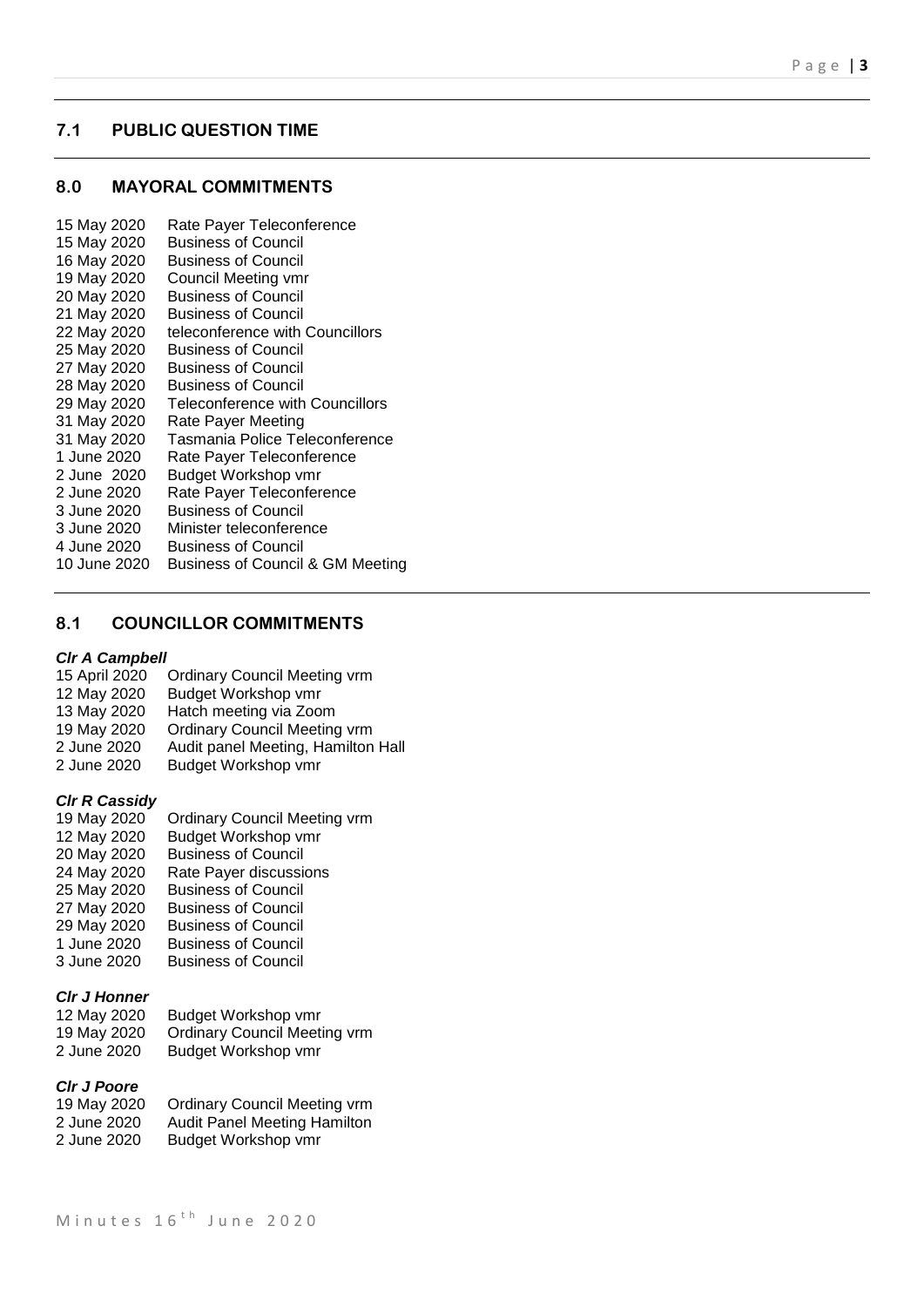### **STATUS REPORT COUNCILLORS**

| Item No. | <b>Meeting Date</b> | Agenda Item | Task                                                           | <b>Councillor Responsible</b> | <b>Current Status</b>                                                                | <b>Completed Date</b> |
|----------|---------------------|-------------|----------------------------------------------------------------|-------------------------------|--------------------------------------------------------------------------------------|-----------------------|
|          |                     |             | Derwent Catchment Project - Strategic Plan for the             |                               | On going to provide Council with updates each Council                                |                       |
|          | 18-Feb-20           |             | 12.1 development of Agriculture and Tourism                    | Deputy Mayor Allwright        | meeting                                                                              |                       |
|          |                     |             |                                                                |                               | On going to provide Council with updates each Council                                |                       |
|          | 18-Feb-20           |             | 16.3 AFLT Statewide Facilities Plan                            | Deputy Mayor Allwright        | meeting                                                                              |                       |
|          |                     |             |                                                                |                               | Mayor Triffitt, Clr Campbell & On going to provide Council with updates each Council |                       |
|          | 18-Feb-20           |             | 16.5 Cattle Hill Wind Farm Community Fund Committee CIr Honner |                               | meeting                                                                              |                       |

An update was provided with regard to the Goldwind furniture that was distributed throughout the Community. Council will send a thankyou letter.

*Clr R Cassidy returned the meeting at 10.13 a.m.*

*Mayor L Triffitt discussed the option of having AFL members visit the area, if anyone has other suggestions could they please let her know.*

# **8.2 GENERAL MANAGER'S COMMITMENTS**

| 19 May 2020 | <b>Council Meeting</b>               |
|-------------|--------------------------------------|
| 20 May 2020 | <b>Risk Training Webinar</b>         |
| 20 May 2020 | Zoom meeting staff Covid-19          |
| 21 May 2020 | Webinar Meeting Mark Shelton         |
| 2 June 2020 | <b>Audit Panel Meeting</b>           |
| 2 June 2020 | Zoom Meeting Insurance               |
| 4 June 2020 | Meeting P Allwright & T Turale HATCH |

# **8.3 DEPUTY GENERAL MANAGER'S COMMITMENTS**

| 19 May 2020 | <b>Ordinary Council Meeting</b>                                |
|-------------|----------------------------------------------------------------|
| 19 May 2020 | Southern Region Social Recovery Committee Meeting              |
| 20 May 2020 | <b>JLT Risk Awareness Training</b>                             |
| 20 May 2020 | Managers Meeting to discuss Coronavirus (COVID-19) Safety Plan |
| 21 May 2020 | TCF - Workforce Engagement - Stage 2 Meeting                   |
| 25 May 2020 | Workskills' Meeting                                            |
| 26 May 2020 | Southern Region Social Recovery Committee Meeting              |
| 2 June 2020 | <b>Audit Panel Meeting</b>                                     |
| 2 June 2020 | <b>Budget Workshop</b>                                         |
| 3 June 2020 | Tasmania Community Fund Board Meeting - Workforce Engagement   |
| 3 June 2020 | Meeting with Gallagher regarding insurance                     |
| 4 June 2020 | Meeting with Health Action Team Central Highlands              |

# **9.0 NOTIFICATION OF COUNCIL WORKSHOPS HELD**

2 June 2020 Budget Workshop

# **9.1 FUTURE WORKSHOPS**

Integrity Commission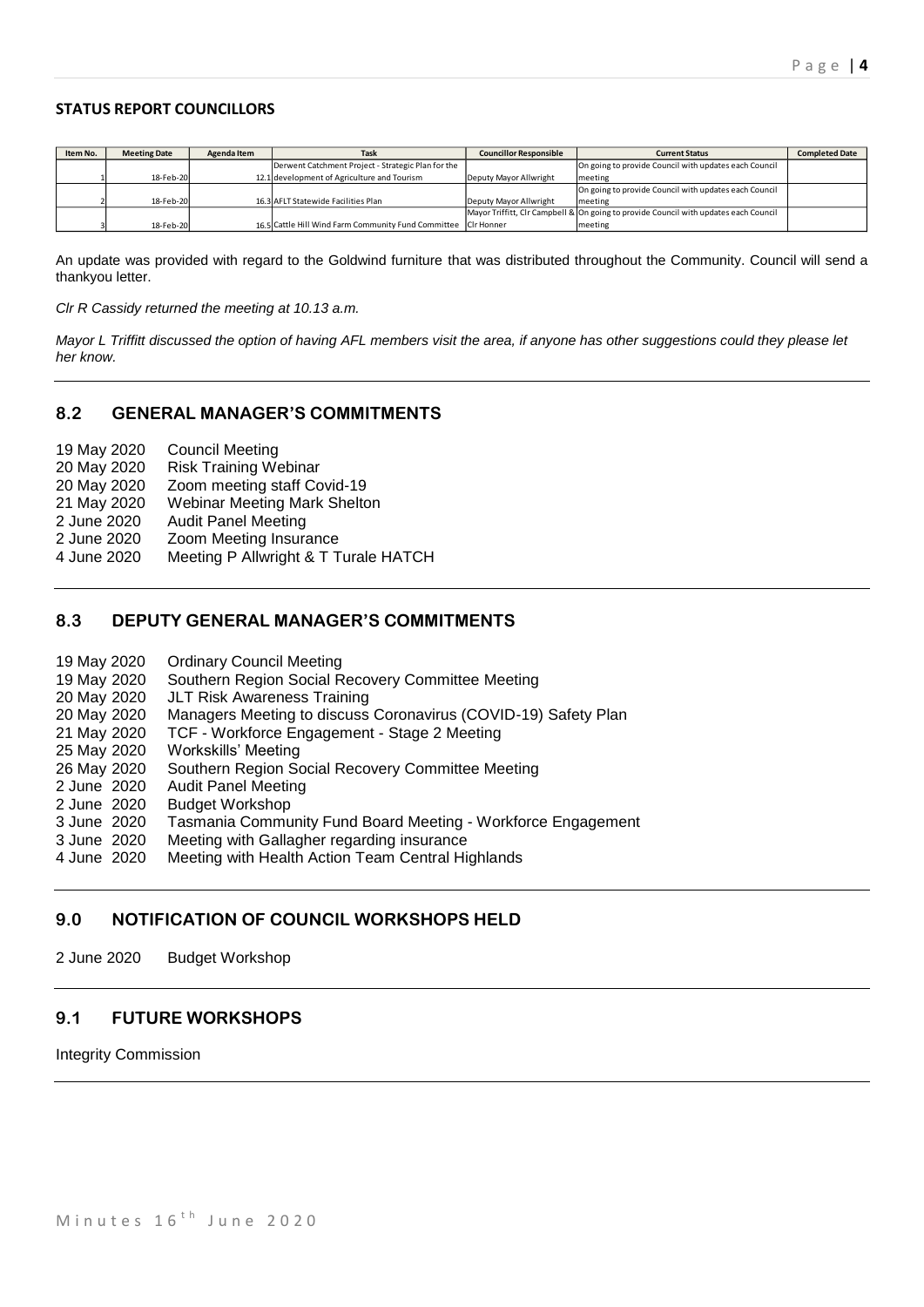# **10.0 MAYORAL ANNOUNCEMENTS**

The Mayor provided an update on the Motorcycle Road Safety – Hollow Tree Road with regard to the upcoming roadworks endorsed by the Road Safety Action Committee. The Mayor will provide updates as it progresses.

# **11.0 MINUTES**

### **11.1 RECEIVAL DRAFT MINUTES ORDINARY MEETING**

*Moved:* Clr J Honner *Seconded:* Clr A Campbell

**THAT** the Draft Minutes of the Open Council Meeting of Council held on Tuesday 19<sup>th</sup> May 2020 be received.

#### *FOR the Motion:*

Mayor L Triffitt, Deputy Mayor J Allwright, Clr A Archer, Clr A W Bailey, Clr S Bowden, Clr A Campbell, Clr R Cassidy, Clr J Honner and Clr J Poore

# **11.2 CONFIRMATION OF MINUTES ORDINARY MEETING**

*Moved:* Deputy Mayor J Allwright *Seconded:* Clr A Campbell

**THAT** the Minutes of the Open Council Meeting of Council held on Tuesday 19<sup>th</sup> May 2020 be confirmed.

#### *FOR the Motion:*

Mayor L Triffitt, Deputy Mayor J Allwright, Clr A Archer, Clr A W Bailey, Clr S Bowden, Clr A Campbell, Clr R Cassidy, Clr J Honner and Clr J Poore

### **11.3 RECIEVAL DRAFT MINUTES AUDIT PANEL MEETING**

*Moved:* Deputy Mayor J Allwright *Seconded:* Clr J Poore

**THAT** the Draft Minutes of the Audit Panel Meeting held on Tuesday 2<sup>nd</sup> June 2020 be received.

#### *FOR the Motion:*

Mayor L Triffitt, Deputy Mayor J Allwright, Clr A Archer, Clr A W Bailey, Clr S Bowden, Clr A Campbell, Clr R Cassidy, Clr J Honner and Clr J Poore

#### **12.0 BUSINESS ARISING**

- 15.1 Correspondence sent by Development & Environmental Services Manager
- 15.2 Correspondence sent by Development & Environmental Services Manager
- 15.3 Correspondence sent by Development & Environmental Services Manager

16.1 Correspondence sent by Works and Service Manager

- 16.2 Correspondence sent by Works and Service Manager
- 17.1 Correspondence sent by General Manager
- 17.2 Correspondence sent by General Manager
- 17.3 Correspondence sent by General Manager
- 17.4 Council meeting dates to be put Council website
- 17.5 Council policy on council website
- 17.7 Development & Environmental Services Manager and Environment Health Officer developed COVID-19 Safety Plan for reopening of Council services

**CARRIED**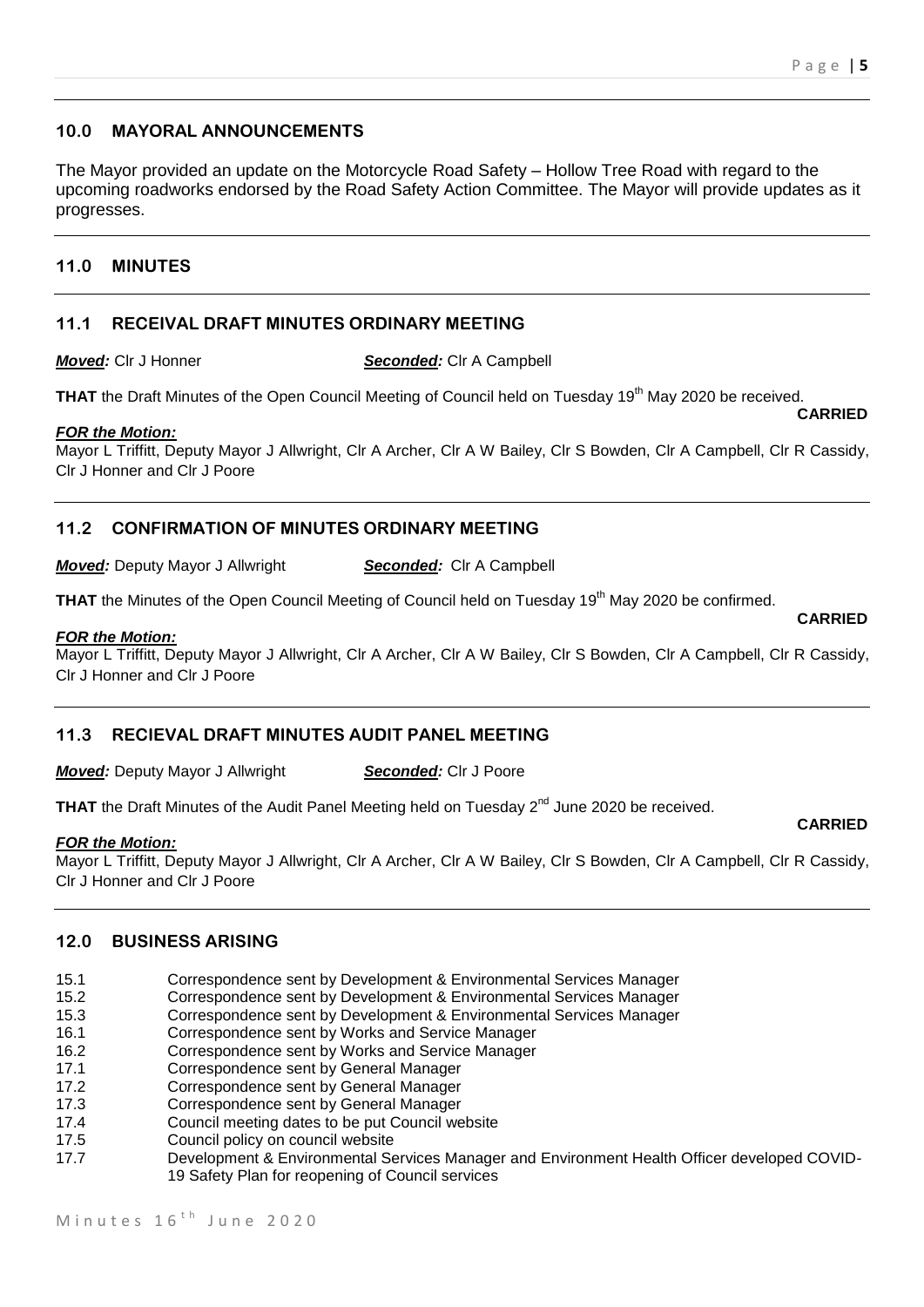**CARRIED**

**CARRIED**

**CARRIED**

17.9 Correspondence sent by General Manager

# **13.0 DERWENT CATCHMENT PROJECT REPORT**

*Moved:* Clr J Honner *Seconded:* Clr J Poore

**THAT** the Derwent Catchment Project report be received.

### *FOR the Motion:*

Mayor L Triffitt, Deputy Mayor J Allwright, Clr A Archer, Clr A W Bailey, Clr S Bowden, Clr A Campbell, Clr R Cassidy, Clr J Honner and Clr J Poore

# **14.0 FINANCE REPORT**

**Moved:** Clr A W Bailey **Seconded:** Clr R Cassidy

**THAT** the Finance Reports be received.

### *FOR the Motion:*

Mayor L Triffitt, Deputy Mayor J Allwright, Clr A Archer, Clr A W Bailey, Clr S Bowden, Clr A Campbell, Clr R Cassidy, Clr J Honner and Clr J Poore

# **14.1 ADOPTION OF 2020/2021 ANNUAL BUDGET ESTIMATES**

*Moved***: Cir J Honner <b>Seconded**: Cir J Poore

**THAT** Council by absolute majority adopt the 2020/2021 Annual Budget as presented.

#### *FOR the Motion:*

Mayor L Triffitt, Deputy Mayor J Allwright, Clr A Archer, Clr A W Bailey, Clr S Bowden, Clr A Campbell, Clr R Cassidy, Clr J Honner and Clr J Poore

*Mr Graham Rogers (Manager Development Services) attended the meeting at 10.38 a.m.*

# **14.2 COUNCIL RATES RESOLUTION 2020/2021**

*Moved***:** Clr J Honner *Seconded*: Clr J Poore

**THAT** Council by absolute majority, adopt the following Rates Resolution 2020/2021

# **CENTRAL HIGHLANDS COUNCIL NOTICE OF 2020/2021 RATES & CHARGES**

Under the Local Government Act 1993 and the Fire Service Act 1979, the Central Highlands Council has made the following rates and charges upon rateable land within the municipal area of Central Highlands ("the municipal area"):-

# **General Rate**

Minutes  $16<sup>th</sup>$  June 2020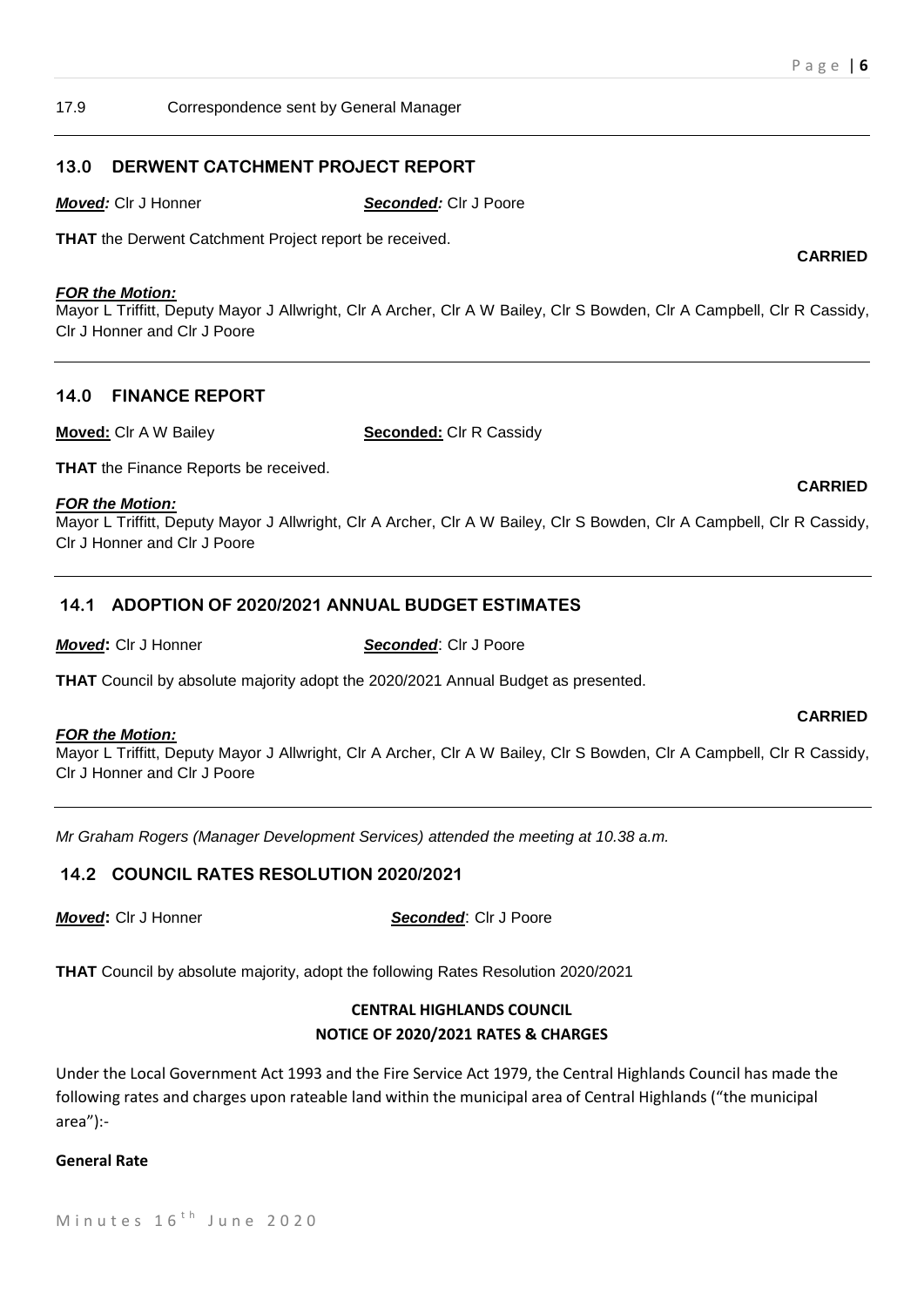- 1. A General Rate pursuant to Section 90 and Section 91 of the Local Government Act 1993 consisting of:
	- (a) **3.4038** cents in the dollar on the assessed annual value for all separately valued parcels of rateable land within the Central Highlands Council area; and
	- (b) a fixed charge of **\$382.20** which applies to all rateable land.

# **Waste Management Charge**

- 2 A Service Charge pursuant to Section 94 of the Local Government Act 1993 consisting of:
- (a) for the municipal area, a Waste Management Charge of **\$263.00** for all

# rateable land; and

- (b) for the different parts of the municipal area specified, by declaration of an absolute majority of Council pursuant to sections 94(3) and 107 of the Local Government Act 1993, the Waste Management Charge is varied as follows:
	- i. land to which Council provides a garbage and recycling collection service and which is used for commercial purposes is charged **\$496.00** per tenement; and
	- ii. all land outside the Council's garbage and recycling collection service area which comprises a separately valued parcel of rateable land within the municipal area is charged the amount specified under the heading "Charge" according to the use or non-use of the land specified under the heading "Type":

| <b>Type</b>                            | Charge | <b>Factor</b>   |
|----------------------------------------|--------|-----------------|
|                                        | \$     |                 |
| a. Commercial purposes                 | 472.00 | Use of land     |
| b. Land used for residential purposes, |        |                 |
| industrial purposes, public purposes,  |        |                 |
| primary production, sporting or        |        |                 |
| recreational facilities, or quarrying  |        |                 |
| or mining.                             | 160.00 | Use of land     |
| c. Non-use of land                     | 84.00  | Non-Use of land |

# Fire Service Contribution-:

- 3 For the Council's contribution to the State Fire Commission pursuant to section 93A of the Local Government Act 1993:
	- (a) for land within the Bothwell Volunteer Brigade Rating District an amount of **0.446994** cents in the dollar on the assessed annual value of all separately valued parcels of rateable land subject to a minimum **\$41.00**; and
	- (b) for all other land in the municipal area an amount of **0.398190** cents in the dollar on the assessed annual value of all separately valued parcels of the land subject to a minimum **\$41.00.**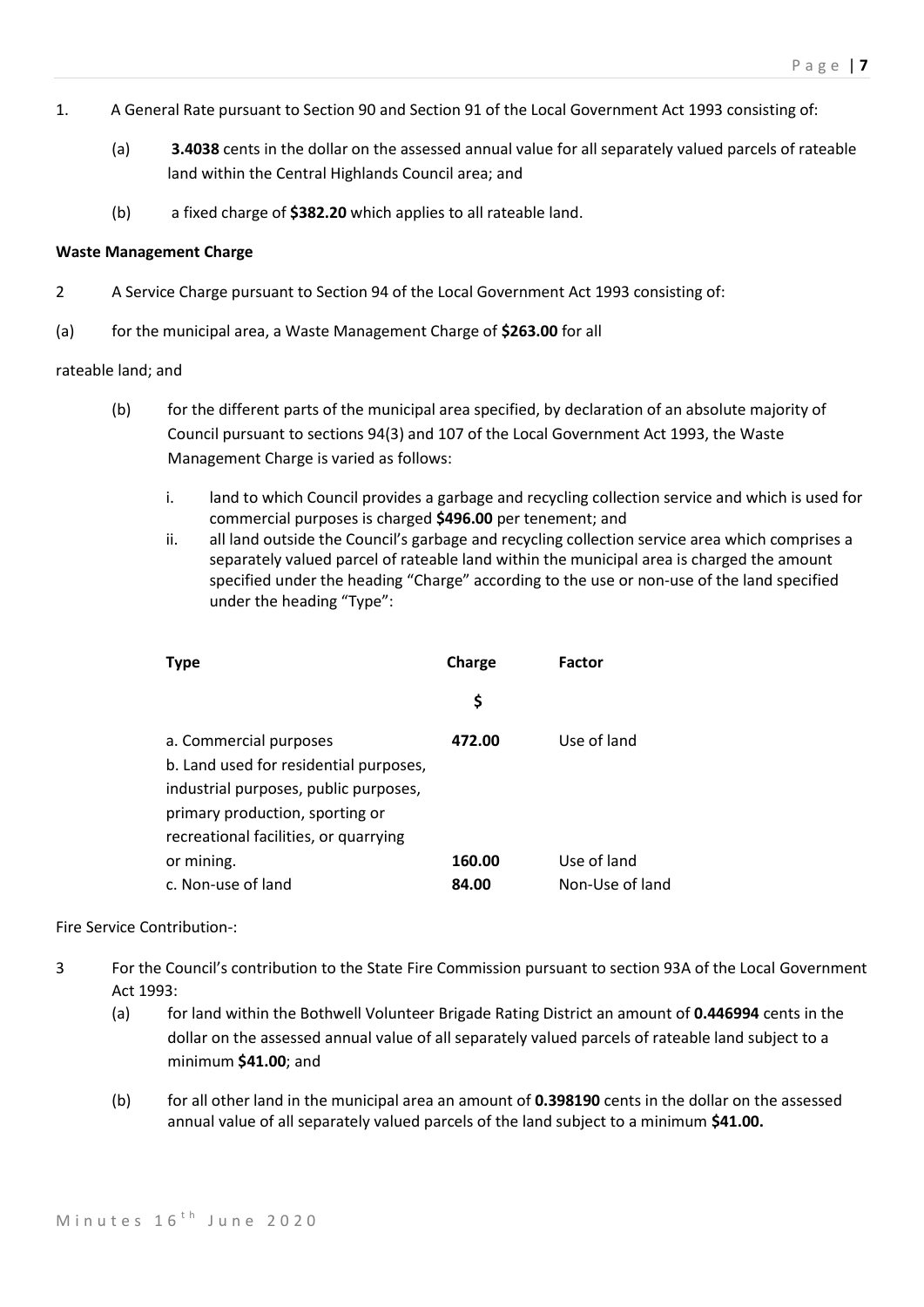Instalments

4 Rates are payable by four instalments due on the following dates:

| <b>31 August 2020</b> |
|-----------------------|
| 30 November 2020      |
| 26 February 2021      |
| <b>30 April 2021</b>  |
|                       |

Penalty

5 A penalty of 10% applies to each instalment not paid by the due instalment date.

Adjusted Values

6 For the purposes of this resolution, any reference to the assessed annual value includes a reference to that value as adjusted pursuant to Section 89 and Section 89A of the Local Government Act 1993 as amended.

These rates are for the year commencing  $1<sup>st</sup>$  July 2020 and ending 30<sup>th</sup> June 2021 and are payable to the Council at its offices at Alexander Street, Bothwell or Tarleton Street, Hamilton

### **CARRIED**

*FOR the Motion:* Mayor L Triffitt, Deputy Mayor J Allwright, Clr A Archer, Clr A W Bailey, Clr S Bowden, Clr A Campbell, Clr R Cassidy, Clr J Honner and Clr J Poore

# **14.3 ANNUAL PLAN 2020/ 2021**

*Moved***:** Clr A Campbell *Seconded*: Clr J Honner

**THAT** Council adopt the 2020/2021 Annual Plan.

# *FOR the Motion:*

Mayor L Triffitt, Deputy Mayor J Allwright, Clr A Archer, Clr A W Bailey, Clr S Bowden, Clr A Campbell, Clr R Cassidy, Clr J Honner and Clr J Poore.

# **15.0 DEVELOPMENT & ENVIRONMENTAL SERVICES**

**Moved:** Clr J Honner **Seconded:** Clr R Cassidy

**THAT** the Development & Environmental Services Report be received.

# *FOR the Motion:*

Mayor L Triffitt, Deputy Mayor J Allwright, Clr A Archer, Clr A W Bailey, Clr S Bowden, Clr A Campbell, Clr R Cassidy, Clr J Honner and Clr J Poore

# **CARRIED**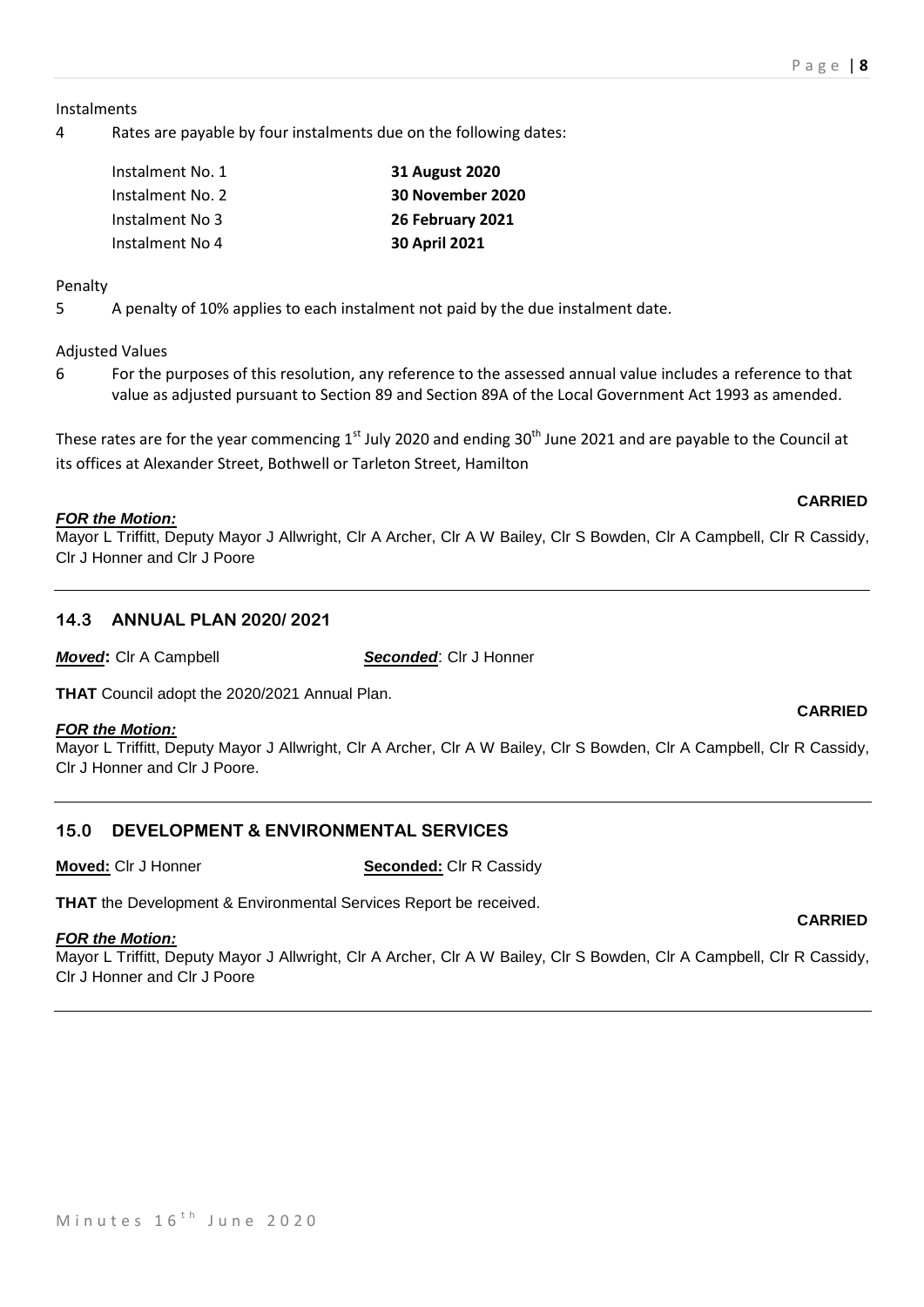# **15.1 ROADNAMING AT ELLENDALE**

**Moved:** Deputy Mayor J Allwright **Seconded:** Clr S Bowden

**THAT** Place Names Tasmania be advised that Council would like to change the extent of Coopers Road from where it is officially now to the road signed as Coopers Road; and

**THAT** Place Names Tasmania be advised that Council would prefer if the road currently signed as Wiggs Road be officially named Wiggs Road.

**CARRIED**

#### *FOR the Motion:*

Mayor L Triffitt, Deputy Mayor J Allwright, Clr A Archer, Clr A W Bailey, Clr S Bowden, Clr A Campbell, Clr R Cassidy, Clr J Honner and Clr J Poore

# **15.2 WAYATINAH HALL**

**Moved:** Clr R Cassidy **Seconded:** Clr J Poore

**THAT** Council approve the Manager of Development and Environmental Services to continue discussions with Hydro Tasmania about the future of the Wayatinah Hall and provide a report back to Council.

### *FOR the Motion:*

Mayor L Triffitt, Deputy Mayor J Allwright, Clr A Archer, Clr A W Bailey, Clr S Bowden, Clr A Campbell, Clr R Cassidy, Clr J Honner and Clr J Poore

# **15.3 REMISSION OF FEES**

**Moved:** Clr R Cassidy **Seconded:** Deputy Mayor J Allwright

**THAT** Council remit the fee of \$160.00 for the renewal of Water Licence No WS-PW13 (Water Cart) for 2020/2021.

#### *FOR the Motion:*

Mayor L Triffitt, Deputy Mayor J Allwright, Clr A Archer, Clr A W Bailey, Clr S Bowden, Clr A Campbell, Clr R Cassidy, Clr J Honner and Clr J Poore

# **15.4 COVID 19 UPDATE**

*Noted*

# **15.5 BOTHWELL FOOTBALL CLUB**

*Noted*

# **15.6 DES BRIEFING REPORT**

# **PLANNING PERMITS ISSUED UNDER DELEGATION**

The following planning permits have been issued under delegation during the past month.

# **CARRIED**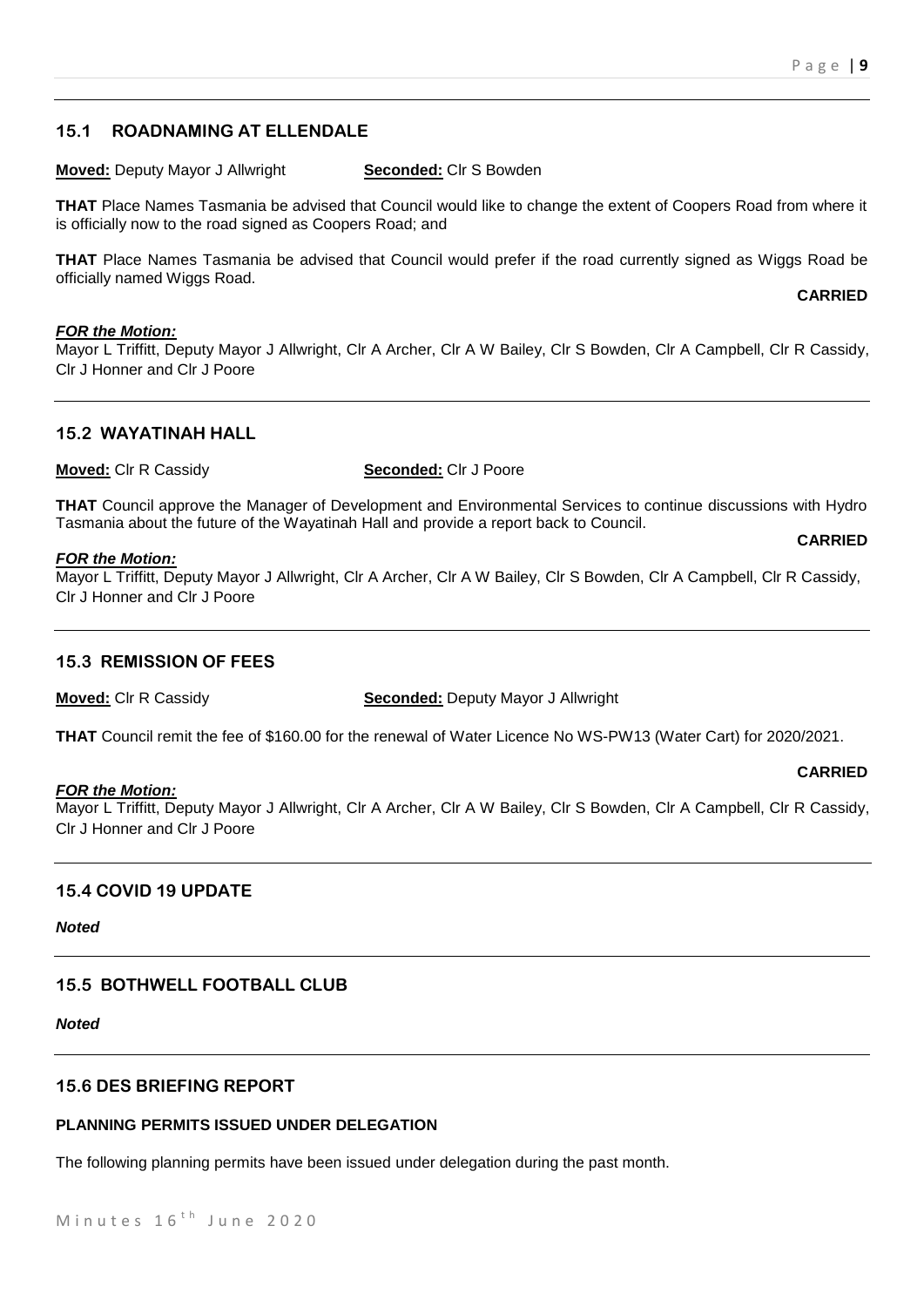# **NO PERMIT REQUIRED**

| DA NO.       | <b>APPLICANT</b>              | <b>LOCATION</b>         | <b>PROPOSAL</b>   |
|--------------|-------------------------------|-------------------------|-------------------|
| 2020 / 00023 | F C Neasey                    | 2 Drysdale Road, Miena  | Garage            |
| 2020 / 00028 | Longview Design &<br>Drafting | 3 Last Street, Bothwell | Home Gym / Studio |

# **15.7 LEASE OF BRONTE PARK TOILET AND BBQ AREA LAND**

**Moved:** Clr J Poore **Seconded:** Clr J Honner

**THAT** Council approve the General Manager to enter into a lease agreement with the owner of the property to lease the area of land as a public space to build the toilets and barbeque area, as per the lease agreement conditions approved by State Government.

# **CARRIED**

# *FOR the Motion:*

Mayor L Triffitt, Deputy Mayor J Allwright, Clr A Archer, Clr A W Bailey, Clr S Bowden, Clr A Campbell, Clr R Cassidy, Clr J Honner and Clr J Poore

*Mr Jason Branch (Manager Works and Services) attended the meeting at 11.07 a.m.*

# **16.0 WORKS & SERVICES**

**Moved:** Clr A W Bailey **Seconded:** Clr J Honner

**THAT** the Works & Services Report be received.

# *FOR the Motion:*

Mayor L Triffitt, Deputy Mayor J Allwright, Clr A Archer, Clr A W Bailey, Clr S Bowden, Clr A Campbell, Clr R Cassidy, Clr J Honner and Clr J Poore

# **16.1 DRAINAGE ISSUE AT 34 ARTHURS LAKE ROAD, WILBERVILLE**

**Moved:** Clr A W Bailey **Seconded:** Clr J Honner

**That** Council block of the drain altogether that runs through Mrs Nicholls property and put a further culvert under the road that would join into the existing drain in the public open space land situated next to Mrs Nichols property at an estimated cost of \$15,000, subject to advice from the solicitor.

# **CARRIED 8/1**

*FOR the Motion:* Mayor L Triffitt, Deputy Mayor J Allwright, Clr A W Bailey, Clr S Bowden, Clr A Campbell, Clr R Cassidy, Clr J Honner and Clr J Poore

# **AGAINST the Motion:**

Clr A Archer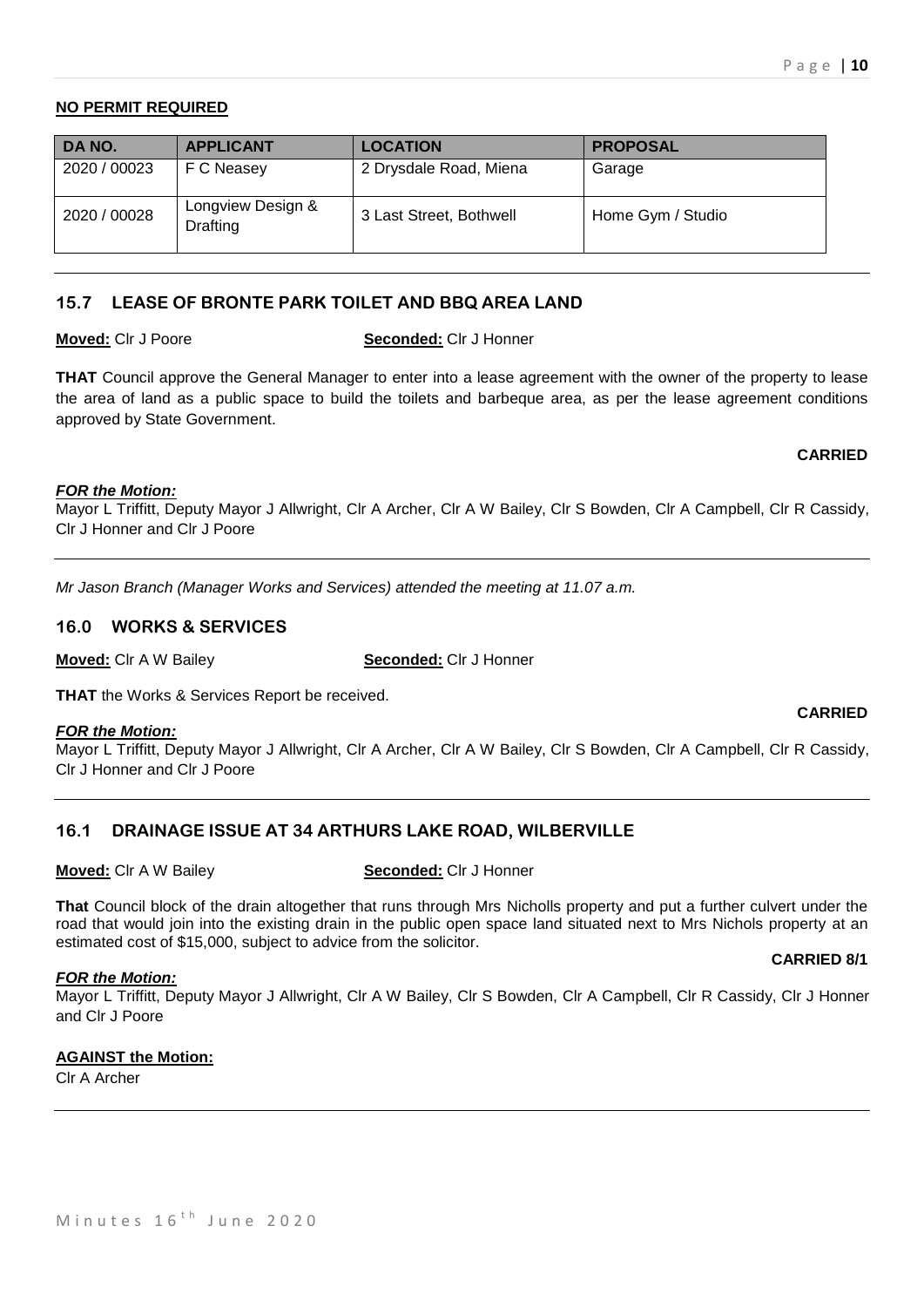# **16.2 HAMILTON DOG TRAILER**

**Moved:** Clr J Poore **Seconded:** Clr J Honner

**THAT** Council accepts quote 1 and carry forward \$32,000.00 into the 2020-21 budget.

# *FOR the Motion:*

Mayor L Triffitt, Deputy Mayor J Allwright, Clr A Archer, Clr A W Bailey, Clr S Bowden, Clr A Campbell, Clr R Cassidy, Clr J Honner and Clr J Poore

# **16.3 HYDRO TASMANIA CLOSURE OF REPULSE ROAD BAILEY BRIDGE**

### *Noted*

*Mr Graham Rogers (Manager Development Services) left the meeting at 11.44 a.m.*

# **16.4 REALIGNMENT – PUB WITH NO BEER CORNER**

**Moved:** Clr R Cassidy **Seconded:** Clr A W Bailey

**That** Council agree for the contractors if awarded the contract for the tender to take materials from the Waste Transfer Station at Bothwell for road works at the Pub with no beer corner, Subject to the costs of revegetation works if required.

#### *FOR the Motion:*

Mayor L Triffitt, Deputy Mayor J Allwright,, Clr A W Bailey, Clr A Campbell, Clr R Cassidy, and Clr J Honner.

# *AGAINST the Motion:*

Clr J Poore

# **Conflict of Interest**

Clr A Archer and Clr S Bowden

*Mr Jason Branch (Manager Works and Services) left the meeting at 11.50 a.m.*

# **17.0 ADMINISTRATION**

*Deputy Mayor J Allwright left the meeting at 11.51 a.m.*

# **17.1 COVID-19 SAFETY PLAN**

#### **Moved:** Clr A Campbell **Seconded:** Clr J Poore

**THAT** in response to the COVID-19 pandemic, Council approves the Central Highlands Council COVID-19 Safety Plan and Cleaning Schedules for access to playgrounds, reserves, sporting ovals, parks, public buildings, camping areas and waste management sites across the municipality, which includes additional signage due to COVID-19, implement and maintain an additional cleaning schedule during the COVID-19 pandemic, and monitor of compliance with breaches reported to Tasmania Police.

### **CARRIED 6/1**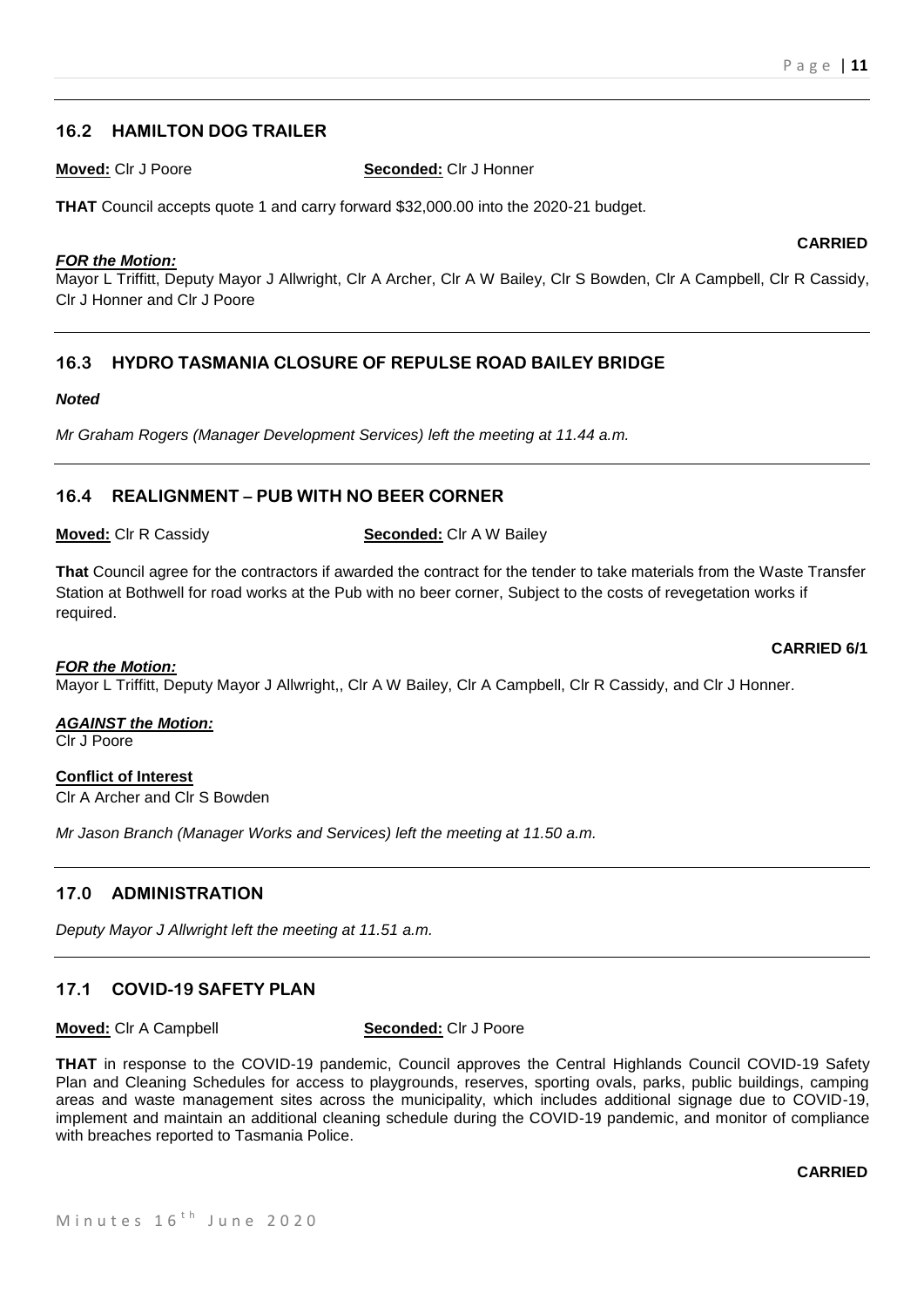#### *FOR the Motion:*

Mayor L Triffitt, Clr A Archer, Clr A W Bailey, Clr S Bowden, Clr A Campbell, Clr R Cassidy, Clr J Honner and Clr J Poore

### **17.2 COMMERCIAL ADDENDUM TO FINANCIAL HARDSHIP ASSISTANCE MODEL POLICY**

# **Moved:** Clr A Bailey **Seconded:** Clr J Honner

**THAT** in response to the COVID-19 pandemic, Council agrees to approve Policy No. 2020-58 Commercial Addendum to Financial Hardship Assistance Model Policy. **CARRIED**

#### *FOR the Motion:*

Mayor L Triffitt, Clr A Archer, Clr A W Bailey, Clr S Bowden, Clr A Campbell, Clr R Cassidy, Clr J Honner and Clr J Poore

#### **17.3 MOTION FROM AUDIT PANEL – RISK MANAGEMENT REGISTER**

**Moved:** Clr A Bailey **Seconded:** Clr J Honner

**THAT** Council adopt the Risk Management Register.

#### *FOR the Motion:*

Mayor L Triffitt, Clr A Archer, Clr A W Bailey, Clr S Bowden, Clr A Campbell, Clr R Cassidy, Clr J Honner and Clr J Poore

#### **17.4 POLICY NO 2020 - 59 INVESTMENT OF SURPLUS COUNCIL FUNDS POLICY**

**Moved:** Clr J Poore **Seconded:** Clr A Bailey

**THAT** Council approve Policy No. 2020 - 59 Investment of Surplus Council Funds Policy.

#### *FOR the Motion:*

Mayor L Triffitt, Clr A Archer, Clr A W Bailey, Clr S Bowden, Clr A Campbell, Clr R Cassidy, Clr J Honner and Clr J Poore

*Deputy Mayor J Allwright returned to the meeting at 11.53 a.m.*

#### **17.5 POLICY NO 2014 - 25 HEALTHY CATERING POLICY**

**Moved:** Clr S Bowden **Seconded:** Clr J Poore

**THAT** Council approve Policy No. 2014 - 25 Healthy Catering Policy

#### *FOR the Motion:*

Mayor L Triffitt, Deputy Mayor J Allwright, Clr A Archer, Clr A W Bailey, Clr S Bowden, Clr A Campbell, Clr R Cassidy, Clr J Honner and Clr J Poore

*The meeting was suspended for lunch at 12.10 p.m. and resumed at 12.47 p.m.*

# **CARRIED**

#### **CARRIED**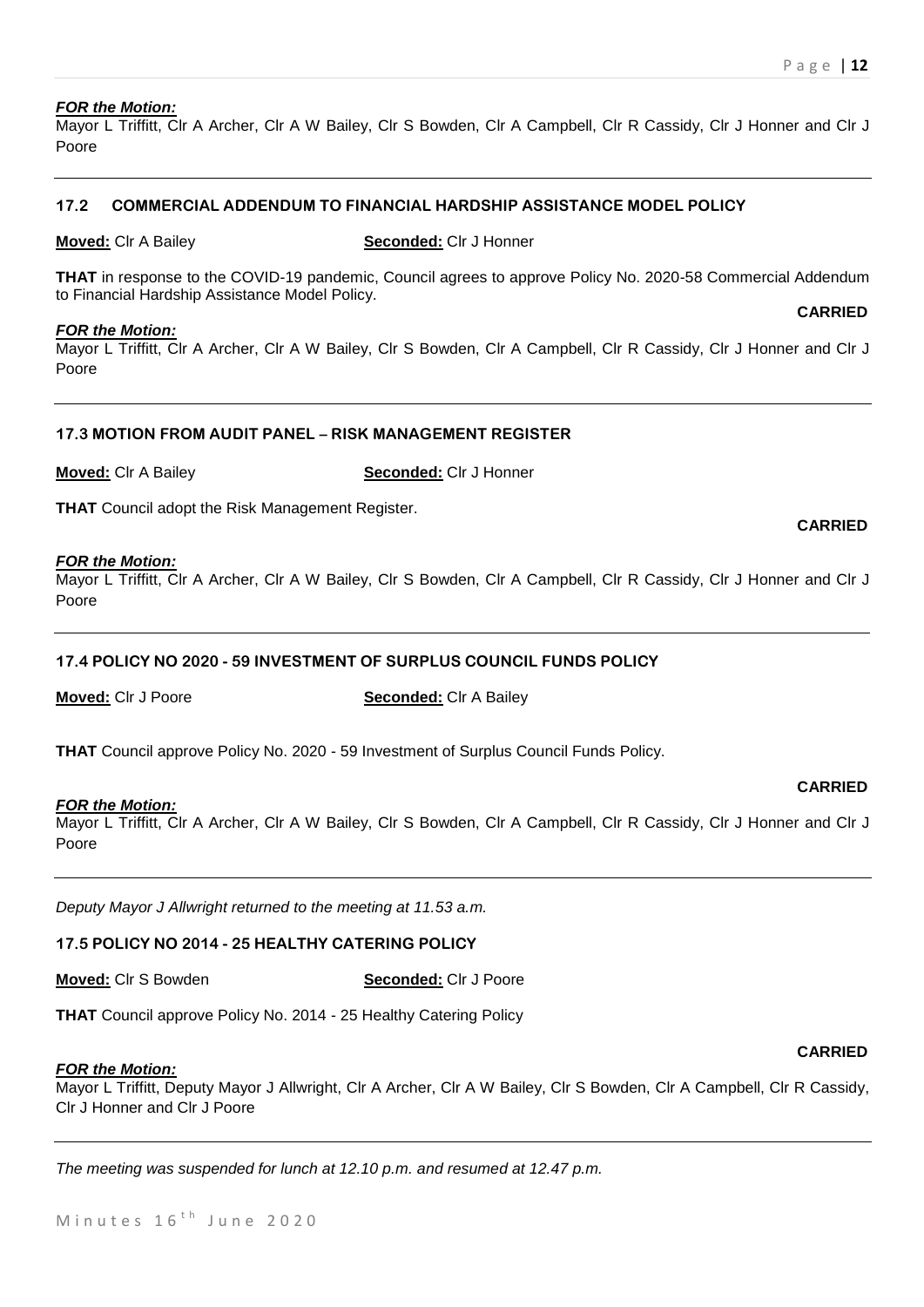# **17.6 \$1.8 BILLION BOOST FOR LOCAL GOVERNMENT - LOCAL ROADS AND COMMUNITY INFRASTRUCTURE PROGRAM**

*See below motion*

#### **17.7 TELSTRA MOBILE BLACK SPOTS IN THE CENTRAL HIGHLANDS MUNICPALITY**

**Moved:** Clr A W Bailey **Seconded:** Clr R Cassidy

**THAT** Council allocate \$120k from the proposed '*Future Boost to Local Government Grant'* to have better mobile coverage service installed at the following locations.

Pelham, Bronte Park, Brady's Lake, Little Pine Lagoon, Interlaken, Flinstone, Arthurs Lake, Wilburville, Arthurs Lake, Morass Bay and Arthurs Lake.

### *FOR the Motion:*

Mayor L Triffitt, Deputy Mayor J Allwright, Clr A W Bailey, Clr S Bowden, Clr A Campbell, Clr R Cassidy and Clr J Honner.

### *AGAINST the Motion:*

Clr J Poore and Clr A Archer

**Moved:** Clr S Bowden **Seconded:** Clr R Cassidy

THAT Central Highlands Council supports the TFGA to identify Black Spot areas to improve communications in the Central Highlands Municipality.

#### *FOR the Motion:*

Mayor L Triffitt, Deputy Mayor J Allwright, Clr A Archer, Clr A W Bailey, Clr S Bowden, Clr A Campbell, Clr R Cassidy, Clr J Honner and Clr J Poore

# **17.8 EMERGENCY SERVICES MEDAL NOMINATIONS – 2021**

**Moved:** Clr A Campbell **Seconded:** Clr A W Bailey

**THAT** this item be deferred until the July Ordinary Council Meeting.

#### *FOR the Motion:*

Mayor L Triffitt, Deputy Mayor J Allwright, Clr A Archer, Clr A W Bailey, Clr S Bowden, Clr A Campbell, Clr R Cassidy, Clr J Honner and Clr J Poore

# **17.9 LIONS CLUB OF HOBART TOWN INC FUNDING SUPPORT 2020 CIRCUS QUIRKUS**

**Moved:** Clr A Campbell **Seconded:** Clr A W Bailey

**THAT** Council make a donation of \$180.00 to the Lions Club of Hobart.

#### *FOR the Motion:*

Mayor L Triffitt, Deputy Mayor J Allwright, Clr A Archer, Clr A W Bailey, Clr S Bowden, Clr A Campbell, Clr R Cassidy, Clr J Honner and Clr J Poore

# **CARRIED**

# **CARRIED 7/2**

# **CARRIED**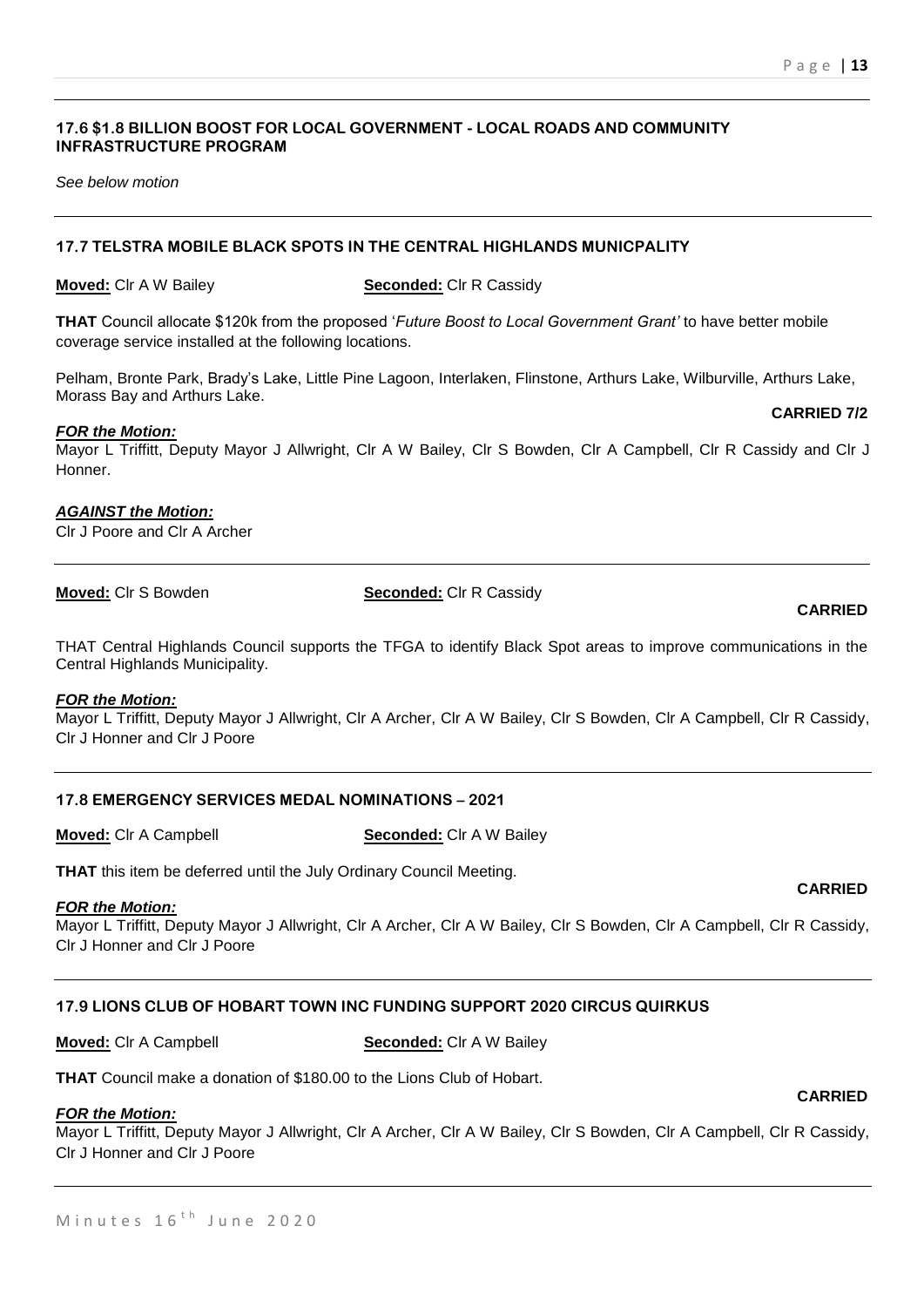### **17.10 POLICY NO 2015 – 33 BULLYING POLICY**

**Moved:** Clr J Honner **Seconded:** Clr J Poore

**THAT** Council approve Policy 2015 - 33 Bullying Policy

### *FOR the Motion:*

Mayor L Triffitt, Deputy Mayor J Allwright, Clr A Archer, Clr A W Bailey, Clr S Bowden, Clr A Campbell, Clr R Cassidy, Clr J Honner & Clr J Poore

# **17.11 POLICY NO 2018 – 55 CODE OF CONDUCT FOR MEMBERS OF THE AUDIT PANEL**

**Moved:** Deputy Mayor J Allwright **Seconded:** Clr J Poore

**THAT** Council approve Policy 2018 - 55 Code of Conduct for Members of the Audit Panel

#### *FOR the Motion:*

Mayor L Triffitt, Deputy Mayor J Allwright, Clr A Archer, Clr A W Bailey, Clr S Bowden, Clr A Campbell, Clr R Cassidy, Clr J Honner and Clr J Poore

# **17.12 POLICY NO 2017 – 48 COUNCIL POOL VEHICLE**

**Moved:** Clr A Campbell **Seconded:** Clr J Honner

**THAT** Council approve Policy 2017 - 48 Council Pool Vehicle

#### *FOR the Motion:*

Mayor L Triffitt, Deputy Mayor J Allwright, Clr A Archer, Clr A W Bailey, Clr S Bowden, Clr A Campbell, Clr R Cassidy, Clr J Honner & Clr J Poore

# **17.13 ROYAL COMMISSION INTO NATIONAL NATURAL DISASTER ARRANGEMENTS**

**Moved:** Clr R Cassidy **Seconded:** Clr J Honner

**THAT** Councillors provide their comments on the Royal Commission into National Natural Disaster Arrangements issues paper to the Development and Environmental Service Manager by 5.00pm on Wednesday the 17 June 2020 so that a Council response form can be completed for the Royal Commission into National Natural Disaster Arrangements by Thursday the 18 June 2020.

#### *FOR the Motion:*

Mayor L Triffitt, Deputy Mayor J Allwright, Clr A Archer, Clr A W Bailey, Clr S Bowden, Clr A Campbell, Clr R Cassidy, Clr J Honner and Clr J Poore

#### **17.14 NRM SOUTH MEMBERSHIP**

**Noted**

# **CARRIED**

#### **CARRIED**

**CARRIED**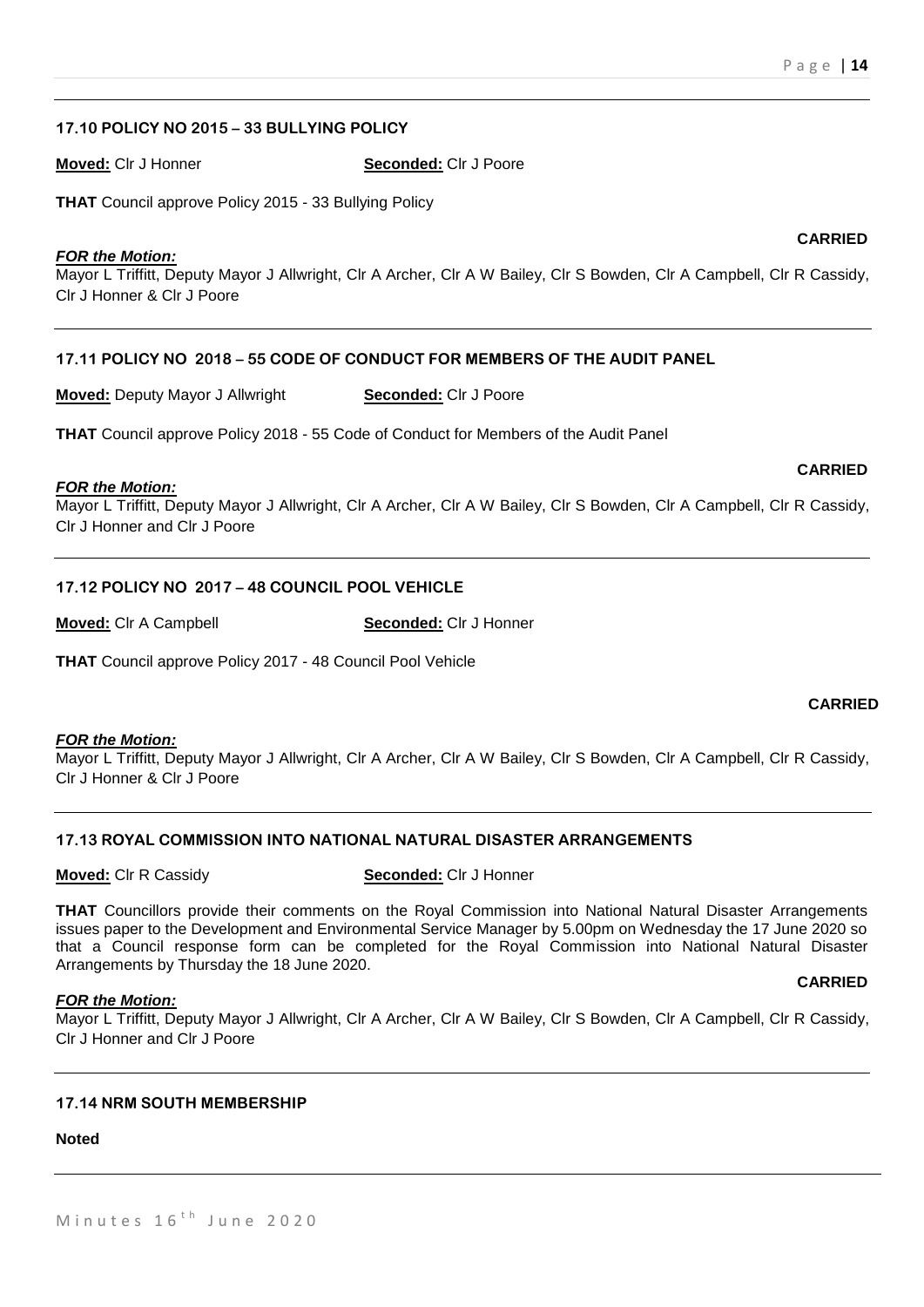# **17.15 ST VINCENT de PAUL SOCIETY WINTER APPEAL**

**Moved:** Clr S Bowden **Seconded:** Clr A Bailey

**THAT** Council make a donation of \$1,000 to St Vincent de Paul Society Winter Appeal

# *FOR the Motion:*

Mayor L Triffitt, Deputy Mayor J Allwright, Clr A Archer, Clr A W Bailey, Clr S Bowden, Clr A Campbell, Clr R Cassidy, Clr J Honner and Clr J Poore

# **17.16 DEPARTMENT OF PREMIER AND CABINET FUNCTION UPDATE**

# **Noted**

# **17.17 CENTRAL HIGHLANDS BUSINESS CONTINUITY PLAN**

**Moved:** Clr J Honner **Seconded:** Clr R Cassidy

**THAT** Council approve version 3 of the Central Highlands Business Continuity Plan, which includes attachment - COVID-19 Infection Response Procedure.

### *FOR the Motion:*

Mayor L Triffitt, Deputy Mayor J Allwright, Clr A Archer, Clr A W Bailey, Clr S Bowden, Clr A Campbell, Clr R Cassidy, Clr J Honner and Clr J Poore

# **17.18 SOUTHERN CENTRAL SUB-REGION WORKFORCE DEVELOPMENT PROJECT**

**Noted**

# **17.19 UNIVERSITY OF TASMANIA – 'THE TASMANIA PROJECT'**

**Noted**

# **17.20 POLICY NO 2015-34 HARASSMENT AND DISCRIMINATION POLICY**

**Moved:** Clr J Poore **Seconded:** Clr A W Bailey

**THAT** Council approve Policy 2015 – 34 Harassment and Discrimination Policy

# *FOR the Motion:*

Mayor L Triffitt, Deputy Mayor J Allwright, Clr A Archer, Clr A W Bailey, Clr S Bowden, Clr A Campbell, Clr R Cassidy, Clr J Honner and Clr J Poore

# **CARRIED**

# **CARRIED**